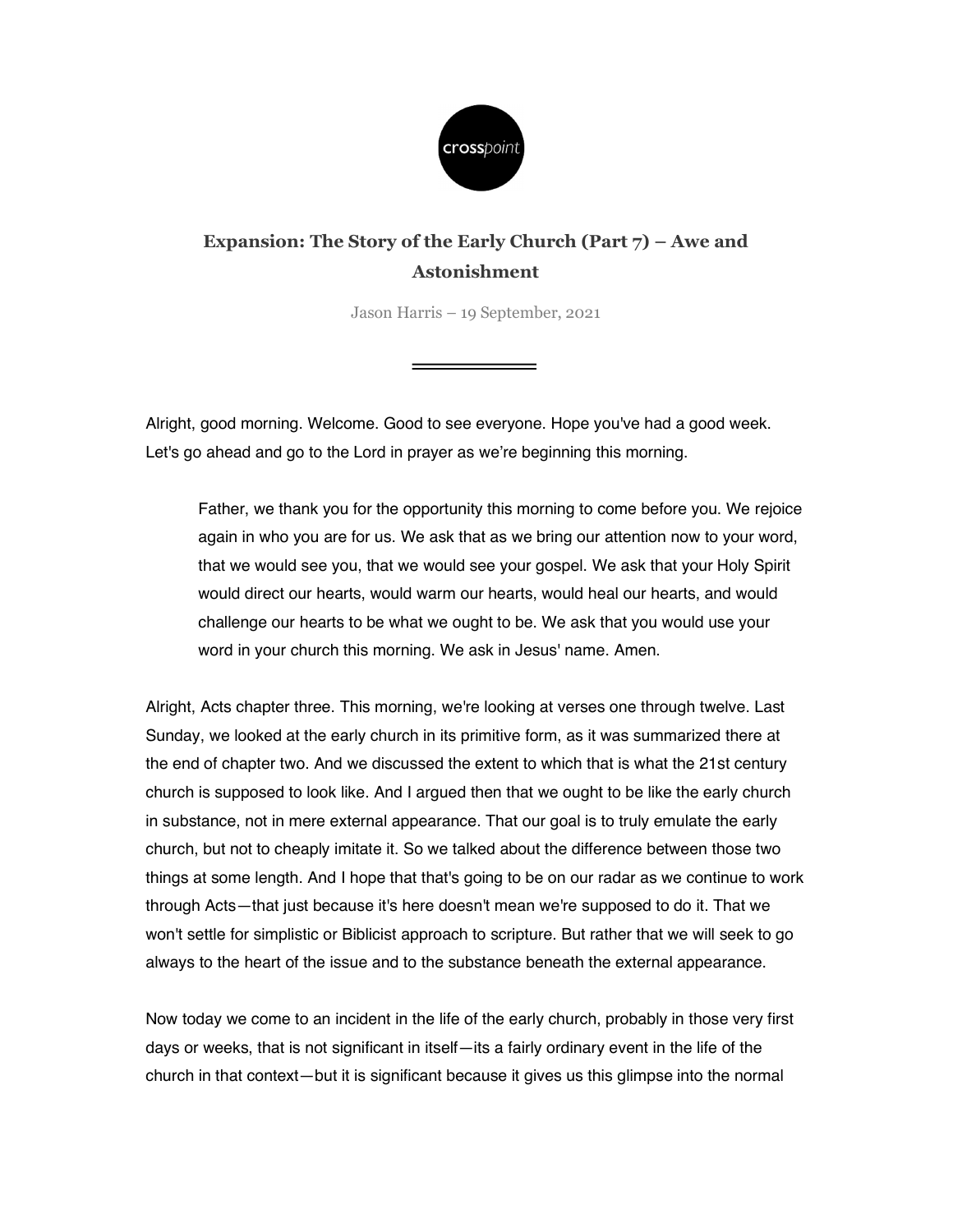life of the church in this first few months. And I want to just go straight into the text this morning and look at this story.

So here we go. Verse one of chapter three. "Now Peter and John were going up to the temple at the hour of prayer, the ninth hour." All right. So we've got two guys, Peter, and John. We're very familiar with these two disciples and they're on their way to the temple. Two of Jesus' closest friends and the text says they're going up to the temple... this would be the temple Mount. We're going to do a bit of thinking and talking about geography this morning because it shows up in this story and it will help us understand a little bit of what we've done up to now. And a whole lot of what's coming in the future as we work through Acts. When he says, "up to the temple," we have to understand, first of all, that the temple is built on a platform, a massive platform, which I'll show you in a moment. But everything in the first century, Jewish, cultural mindset goes like this: Everything in Israel goes up to Jerusalem, and everything in Jerusalem goes up to the temple. The temple is the centre of the Jewish world. Indeed, I read something last night talking about a rabbi, ancient rabbi, talking about the fact that Israel is the centre of the earth. And the Holy of Holies is the centre of Israel. So, this is very much the way a Jewish person looks at it. And so they're going up to the temple and we also know that the gate that they used is probably from the East. Okay, so they're going in to the temple, probably from the East. And I'll show you in a moment why that's significant, but the, the hour that they're going is the ninth hour and that's 3:00 PM. So mid-afternoon, they're headed up to temple.

And I'll just point out that last week we talked about in verse 42, it talks about "the prayers." And we said, is that just talking about prayer, like a general thing, or is that talking about "the prayers" like the Jewish temple prayers that happened periodically? And this here says they were going up at the hour of prayer—3:00 PM—which supports what we argued last week that probably it actually refers to the Jewish temple prayers. That they went to the temple as... this is the Christians had, had a habit of sort of, "when the prayers happen, afterwards we hang out. We get together at the temple area and we hang out."

All right, so that's verse one. Verse two, the, the text goes on. It says, "And a man lame from birth was being carried, whom they laid daily at the gate of the temple that is called the Beautiful Gate and asked alms of those entering the temple." All right, so here's a guy who has been unable to walk his entire life and he has people—friends, presumably—who help him every day to get to the temple, to make a living begging. That's, that's his thing. That's his life. That's what he does. And he goes to this particular place and he begs.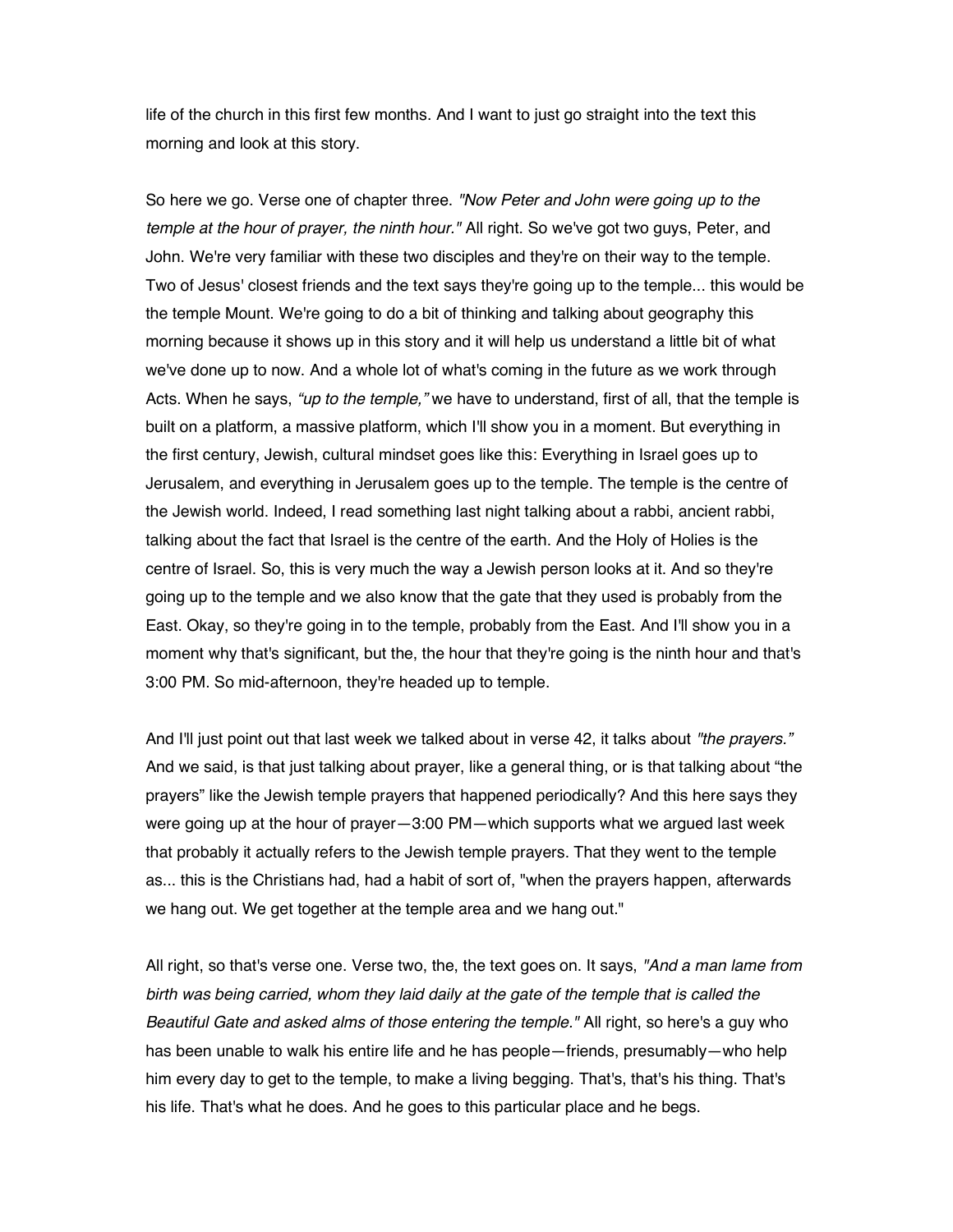Now I want to just take a moment to look at the geography of the temple. This map, or it's not a map... it's an aerial photograph... is Jerusalem now. Okay, this is an aerial photograph and looking down at the old city as it looks today. Um, right in the middle there, you can see... We don't have a laser, do we? Oh, we do... Over here, you can see the Dome of the Rock. This is a Muslim mosque built over a stone called The Foundation. This here is the temple precinct and... you can see out here, big, big intersection, sky... high-rises start to build... crop up around there. But this is Israel today. And I want us to, to mentally be able to kind of start to put some of the things we're reading about on to Google maps, which is literally what we're dealing with here.

This is a reconstructed version of what it looked like in Jesus' day. Same photograph, just doctored to try to recreate what we know about the past. So I'll just go back and forth a couple of times. Here's the corner. At this stage, there's a huge colonnade here. This is all just flat, no trees. And you can see... okay, so right here, you'll see there's... just a wall, an outer wall, the outer wall of the city. Now it's just a road going by. Over here, you'll see, this is a major fortress. This is a Roman fortress, which is going to come up in our story later. Today, it's just some buildings there... can't really tell the fortress was there, but it was. And of course, let me just put my finger right here. Here's the Dome of the Rock. Today. And what I'm pointing to right now is the Holy of Holies of the Jewish temple. So here is the temple precinct. This is kind of the whole campus of the temple. This right here is the temple proper. That's... when we think of the temple, that's, that's it. It's not just this... it's this whole thing right here. Just like the Tabernacle, that's the temple proper.

And I'm going to actually give us a little bit of a sketch… It's not quite as accurate, but it's probably easier to see and understand. Again, this is the whole complex. This is the temple proper. Everything out here is called the Gentiles' Courtyard or the Court of the Gentiles. Anybody who wants is allowed to just sort of waltz into that area and hang out. It's huge. And so many people came to Jerusalem for festivals that Herod, when he built this version of the temple—this is the third temple that was built, Solomon built one, then Zerubbabel built one, and then this one was built by Herod the great—and he kind of expanded the whole place, made it massive so there was room for tens of thousands of pilgrims who came each year. And then you have here in the front, you have the Women's Court. And it wasn't a court for women. What it meant was if you're a Gentile, you're allowed out here, but you cannot enter that door unless you're a Jew. You must be a Jew to enter that door. And then there's another door here... to the back half... and that is only for male Jews, which is why they call it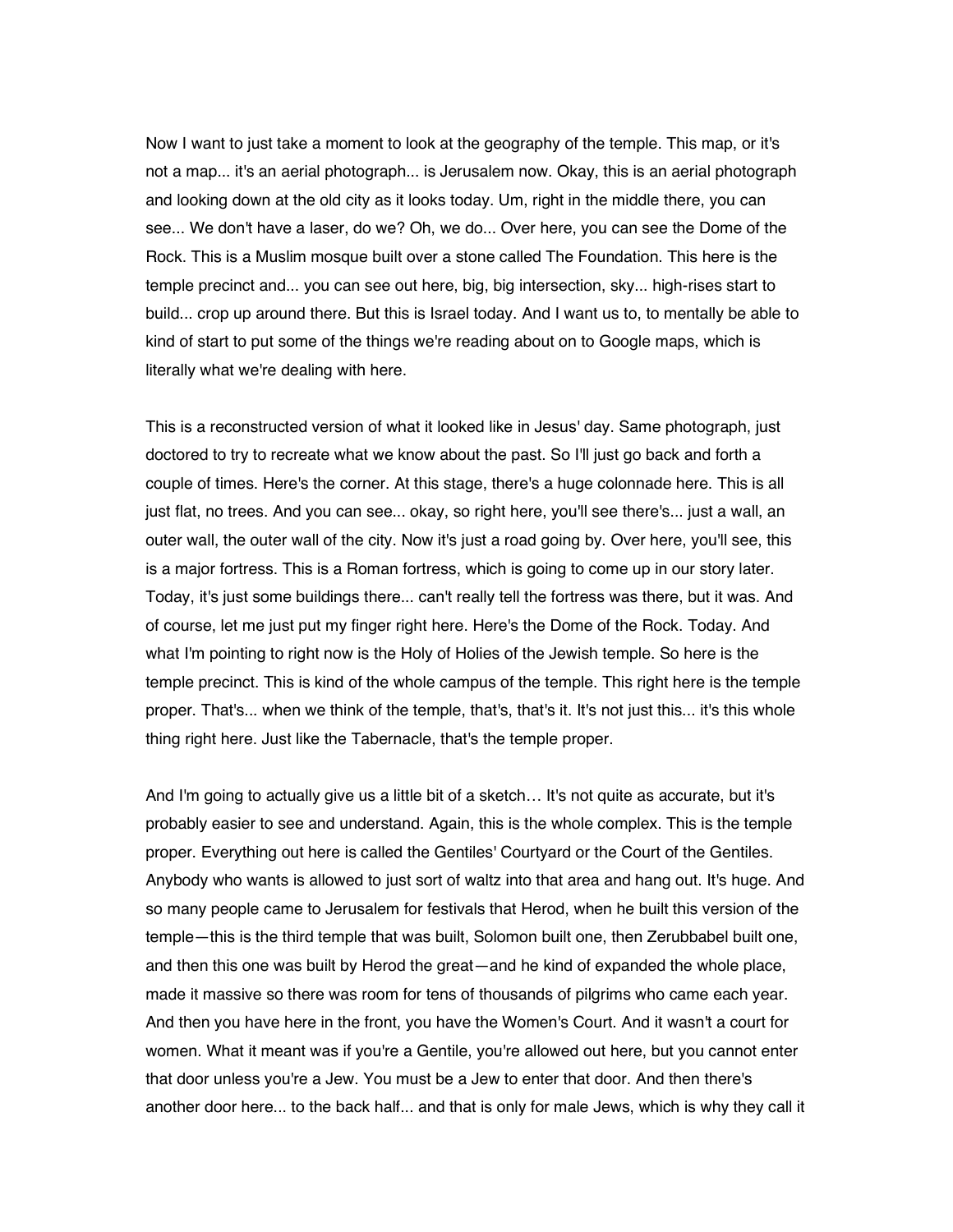"the outer one." This is... female Jews are allowed this far. Male Jews allowed this far... And then there's the door to this little building here and only priests are going in there. And that's where you have the lampstand, and the incense, the table of shewbread. And then you have a veil. And behind that veil is the Holiest of Holies where the Ark of the Covenant would be in the first temple. That's where it was. Now, there's no ark. By this point in history, it's disappeared. Nobody knows where it is to this day. And nobody is allowed in there except for the high priest, once a year, who sprinkles blood now, at this stage in history, on the Foundation Stone, the rock that used to have the Holy of Holies on it, or sorry, the ark of the covenant on it. Alright, so here's the geography.

This, this text, verse two, it says, "a man lame from birth was being carried, whom they laid daily at the gate of the temple that is called the Beautiful Gate to ask alms." Now three possible places where this gate is—scholars aren't 100% sure—it's either this gate (which is actually over here a little bit), or it's this gate into the temple proper, or it's this gate into the inner section of the temple. And almost certainly, it's not either of these two. It's almost certainly this one. They're pretty confident of that at this point. Meaning that they're on this side of the temple. They probably come in this gate and they're walking into the temple through this entrance. The thing about that is... let's go back one picture.... what do you see here? Nothing. This is a valley, right? All the city at this stage is inside these walls on that side of the temple. Most of the people who come into the temple come in from here, or here, or here. What's on the other side of this valley? The Mount of Olives... which is a garden sometimes known as the garden of Gethsemane. What are Peter and John doing, 3PM, walking into this gate? Probably they were at the Mount of Olives. I don't know if they met there in the morning. I don't know if they maybe slept there... It's possible that they have... that they live somewhere out here in the outskirts. But very possible that in their mindset, still just a few weeks ago they hung out with Jesus there all the time. And that that's where they're coming from on this particular afternoon as they head to the temple for prayers.

So here we are. We've got a guy. He's begging and he gets himself set down at this gate. Almost certainly this gate... possibly this one, this is almost for sure not... but still one of these places every day. And one of the things to notice there is: this is not the common gate. If you're a beggar looking for money, where are you going to sit down? Where the most people come, right? That's your thinking? But this guy doesn't. And you think about why...? What can we perhaps learn about his personality from that? Maybe where he lived, but I mean, this is a mountainside coming up here. See these stairs here? It was higher than that. It's impossible to really reconstruct because the ground is literally gotten higher in, in the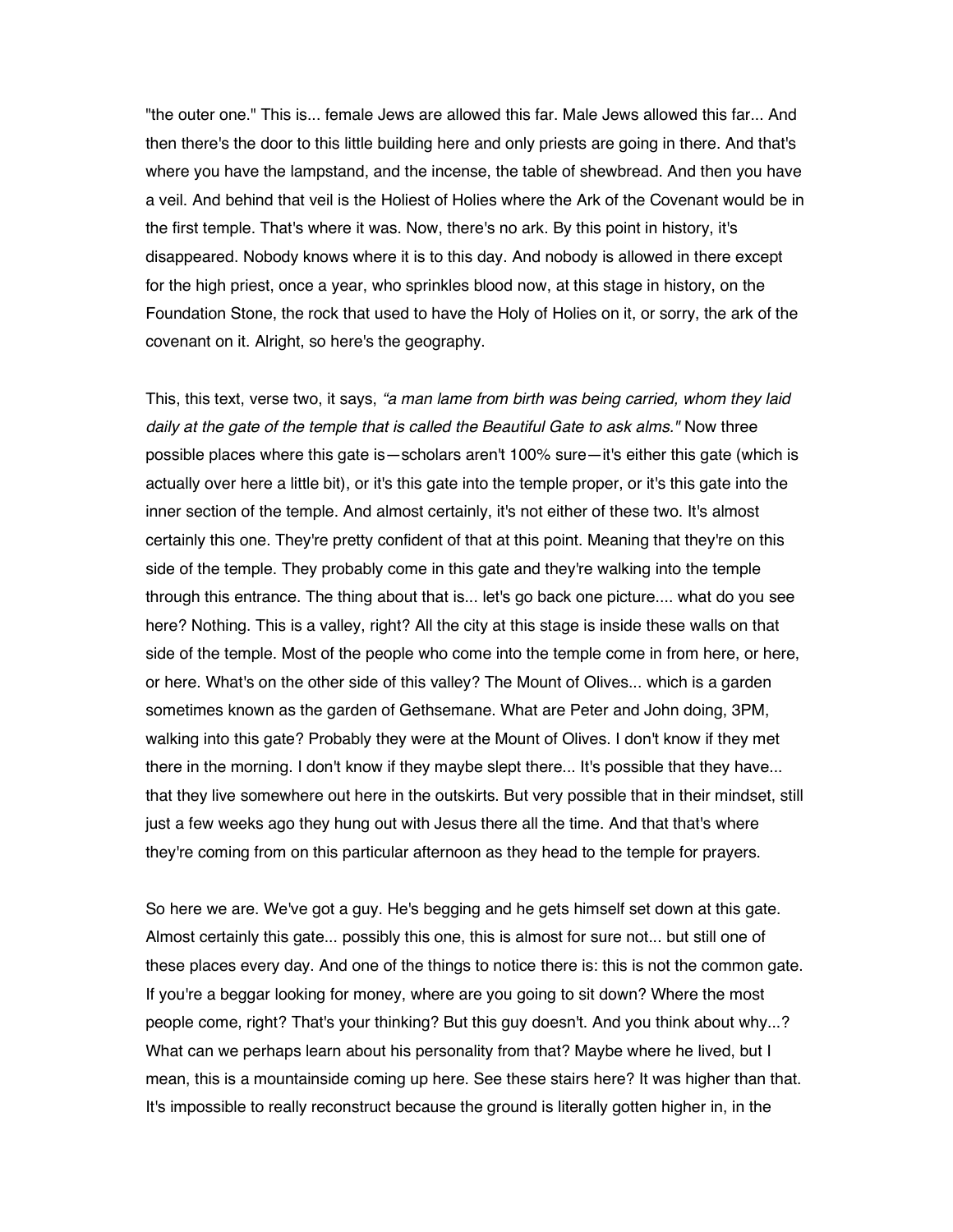thousands of years since then. But carrying a lane man up there probably not all that easy. So it very well may be something in his psychology. The way he's thinking is, "Oh, wait, everyone else goes to that gate. But I go to this gate. I get fewer people, but I'm the only guy there so better pickings." Or maybe he has some generous people that come by in that direction. But this is how this guy does his thing. He goes to the far gate, the one called beautiful. And he sits there. And this is also interestingly... because I've asked myself, how do you still have beggars? Remember, this is immediate... this is within a year of Jesus coming to the temple and cleansing it. How do you still have a beggar that everyone knows is there every day? And he hasn't been healed by Jesus? And this might be why. Maybe Jesus comes in the main entrance and just misses him every time. I don't know, but here he is. This is this guy's life. He begs, he asks for money. And verse three goes on to tell us... Verse three says, "Seeing Peter and John about to go into the temple, he asked to receive alms." Here's a guy doing what he does. This is his life. He asked people entering, "Give me money."

Verse four, "And Peter directed his gaze at him, as did John, and said, "Look at us."" "Look at us." Okay. That's what's happening. Um, the things that strike me here in the demeanour are confidence, authority, and connection. Confidence, authority, and connection. Both of them look at this guy. The text says they gaze. They gaze. They saw him. They didn't glance at him in passing. They didn't just sort of sweep by. They stop. They look at him. This man is probably invisible to most people who pass through this gate. Even the ones who give him money probably don't really notice him very much. Why? What do we do? What do we do when we see something that's so awkward and so uncomfortable that it really unsettles us? How do you act when you see a homeless person, say, next to the door at the shop? It's awkward. You, you, you... you don't even want to kind of think about the reality that there are people out there in that situation. And you go to a third world country and this is not at all uncommon. Beggars are very numerous all over the world today. And many of them are in really, really bad situations and you see them and you might even help them if you can, but... I mean, I remember I've been to first-world countries where the beggars were so intense that you couldn't, um, if you were to give money to one of them, you'd be worried about being mobbed. That kind of situation. This is, this is fairly normal in cities around the world. And so even if you were to give some money to someone, you don't really want to connect with them, you don't really want to create a relationship. You want to, you want to do your thing and you want to keep on with your life because the human mind doesn't deal well with that kind of pain and destruction and sadness. We can't take it on all the time. And so here's a guy who probably doesn't get seen all the time, but Peter fixes his gaze on him. He, he looks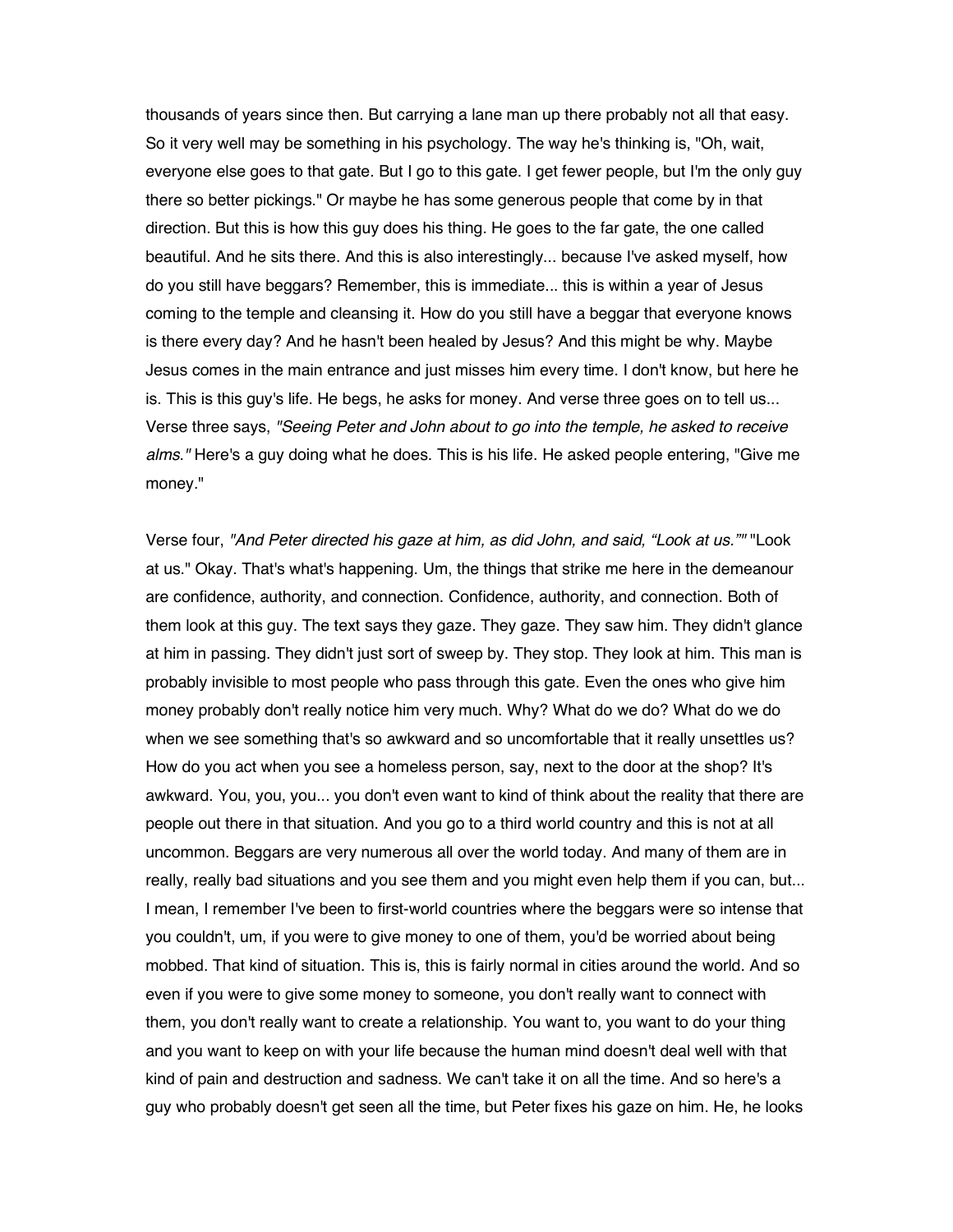at him carefully and says, "Look at me." So he establishes this connection and he does so with a sense of confidence and authority that comes from knowing you are authorised by Jesus to do God's work. "Look at us."

Verse five. It says, "He fixed his attention on them, expecting to receive something from them." So here's the guy. He responds by buying into this connection, right. These guys stop and really look at him and say, look at us. And he does. He fixes his attention. And then the text tells us he's got his hopes up, right? He's expecting to receive something from them. And that's like, that's a, it's a euphemism for he's expecting to get some money. Right? His hopes are up. All right.

So here we go. Verse six. "But Peter said, "I have no silver and gold, but what I do have I give to you. In the name of Jesus Christ of Nazareth, rise up and walk!"" Now, before we delve into what the text says and means, I just want to stop and just point out that this verse has been used by Christians so many times to say that we should focus on preaching the gospel to the poor; not on trying to feed them. Right? "That's what Peter did. Peter says, well, I don't have money, but here's what I have. And then he gave him spiritual help." Right? If I've heard that once, I've heard it a thousand times. Christians using this verse to argue, "It's not really our focus to focus on helping them physically. Our job needs to be to, to give them the gospel." Here, here's the argument: That's their most pressing need. The gospel is their most pressing need. Is that true? This guy's most pressing need is the gospel? But I want to point out to us what the text actually says. Peter says, "I have no silver and gold." In other words, Peter's got no cash on him. He doesn't have any money. Okay. This does not mean that Peter doesn't give alms to the poor. "Peter's not the kind of guy who helps poor people when he sees them." That's not what the text says. What the text says: "I don't have any money. Sorry. Got no cash. My bad." That's what the text says. And, yes, I would agree that the most pressing need this man has ultimately is the gospel. Right? But he also needs to eat. And so Peter says, "I don't have cash." But here's, here's something we, we totally miss when we do that with this verse. Peter didn't say, "I don't have cash. So let me give you the gospel." That's not what it says. What does it say? He says, "In the name of Jesus, get up."

Here's the point? Peter doesn't have the money to help him, but he doesn't go and say, "Well, let me talk to you about your soul." What he says is, "I can't help you in that way. Let me help you in this way." Do we understand? He physically helped him. If we're going to use this verse to say, "Well, we shouldn't really focus on giving to charity."... it says the exact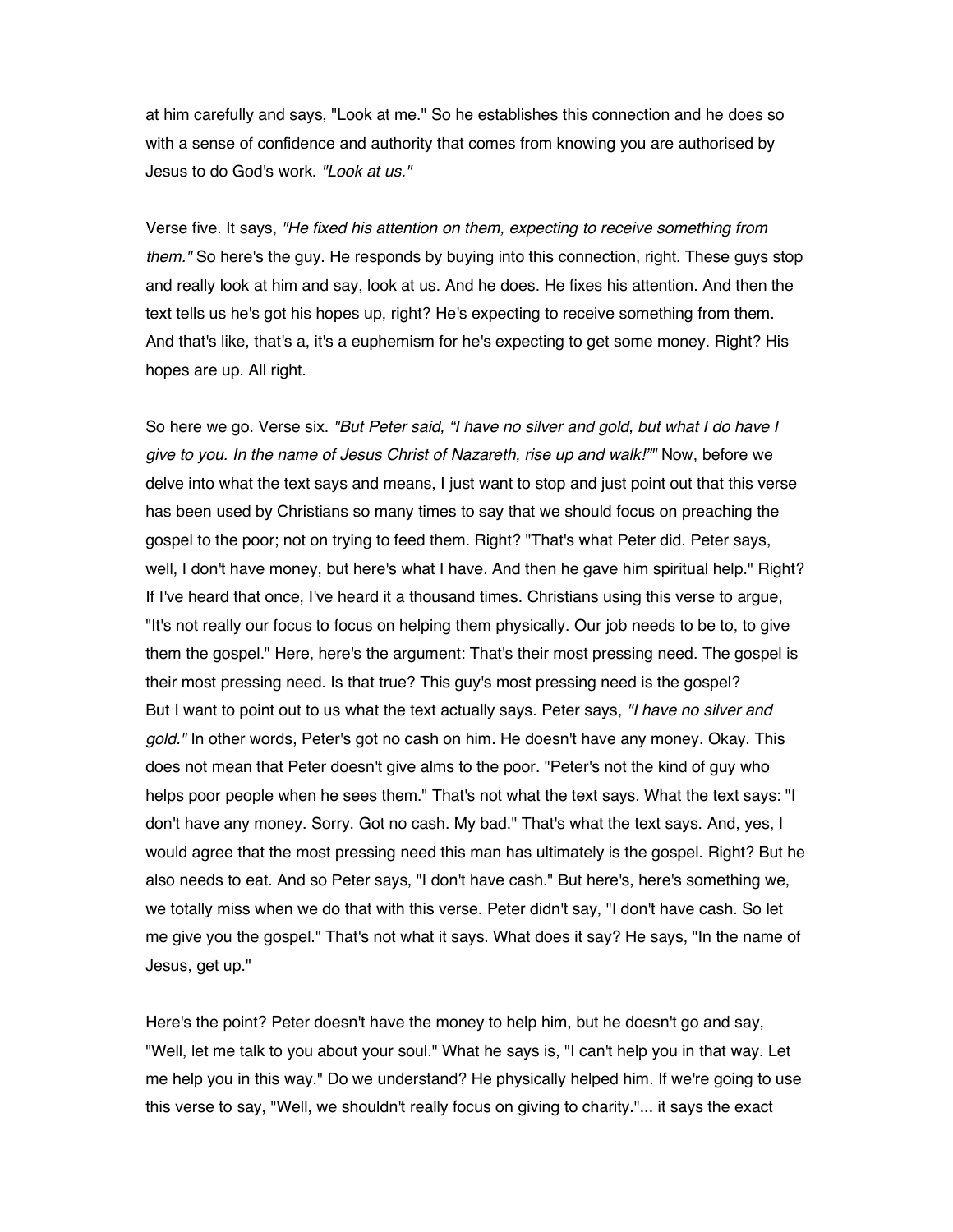opposite. "Well, I can't give you money, but I can give you the ability to walk." Okay, the equivalent to that for us, if we don't have the ability to heal someone, is, "I can't give you a sandwich, but I can pay for your surgery." This, this guy is not saying, "I'm just gonna preach to you because, well, that's your most important need."

We ought to be good people who help those in need. Okay? The homeless, the sick, the vulnerable, the abused, the misunderstood, the displaced, the immigrant, the lost, the distressed... When you come across someone like that and they say, "Hey, can you give me a hand?" We should. If we can. Or let me, let me, let me say it another way that's more precise and more careful: Do not brush off the needy person who asks you for help lightly. I do not say ever. I say lightly. Okay? We need to be very discerning. We need to really think through how we can best help people and whether we can help people. We can't help everyone. I told you about being in first-world countries and literally they'll pound on the windows of your car asking for money. And you can't, you cannot... if you give a dollar to every person who begged for money, you would not be able to eat. So you have to discern. You cannot always say yes. But... but at the same time, we should not brush off the needy person who asks for help lightly. In the name of Jesus, we must help.

And that is why we don't just talk about this at CrossPoint. This is why we have a care fund. And I'm just gonna chuck this in here... We have a care fund—go on our website—where we have a nurse in Vanuatu who is going to try to get to children who will die of preventable diseases in the next several months and she tries to get to them first and help them with medicine. Right? We give money to World Vision to feed children in Africa. Um, as a church, this care fund reaches out to Christians in persecuted countries like Afghanistan. This... we... our church is doing something about Afghanistan, except it's very small and we want to do more. And so we, as Christians, need to think, you know, when, when a lame person says, "I need money to live", we think, "Do I have any money? Can I give?" and we want to give to them, we try to give. Us as a church, I want to see us do more for the Christians in Afghanistan... for the non-Christians in Afghanistan. I want to see us do more for Africa. I want us to do more in Vanuatu. I want us to help people who are in need because that is something that Christians do.

The text... Peter says, "I have no silver and gold." "Sorry, no cash." But, but... Okay. Verse six. But—and here, the guys collapsed—but there's hope. And this is kind of what Peter's doing... he's like, I've got good news and I've got bad news. Which one do you want first?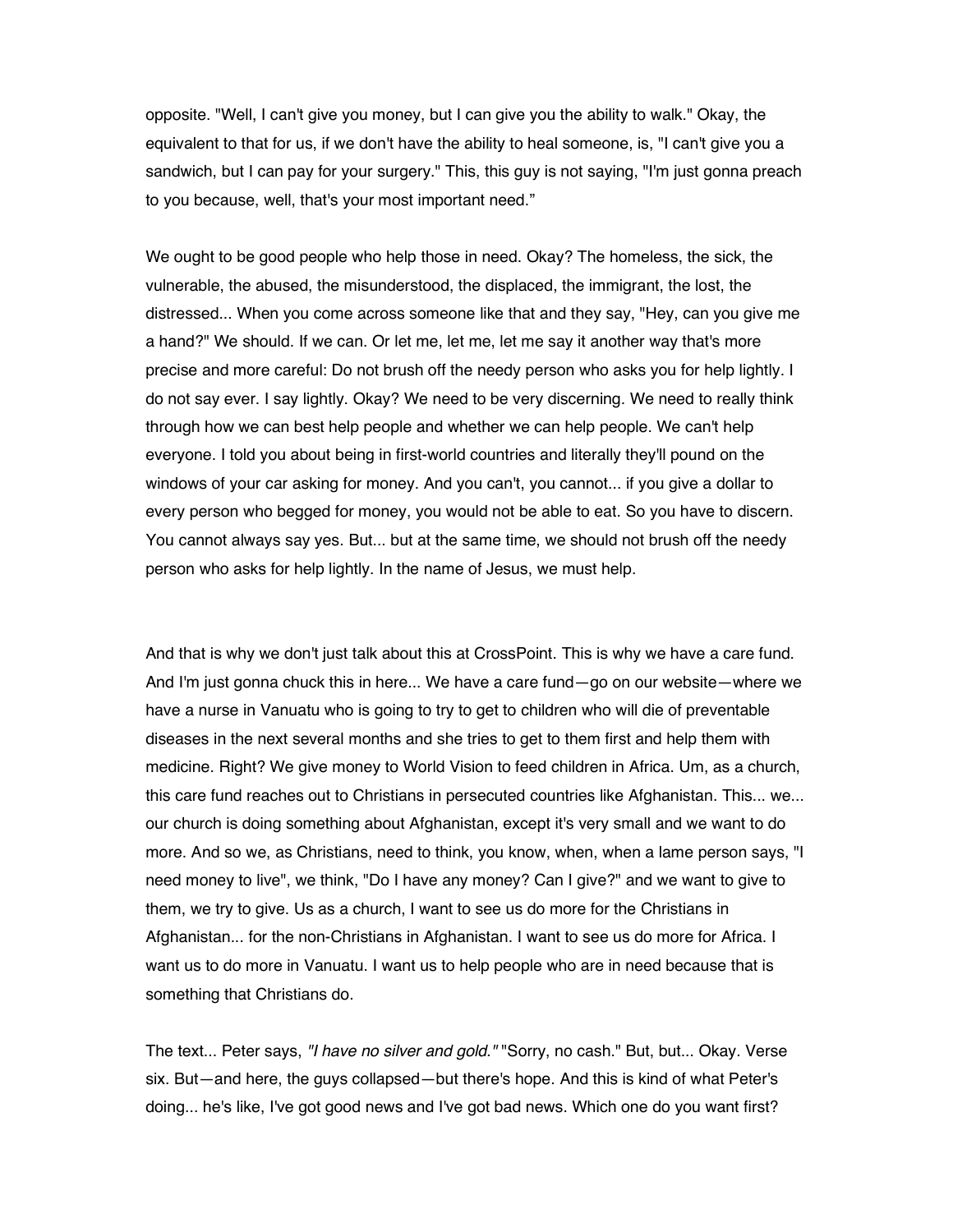Right? And so he's given the bad news, no cash, but here's the good news: "Um, you can walk now. You can walk now. Get up. In the name of Jesus Christ of Nazareth, rise up." What an incredible, audacious moment! "Sorry, I don't have any money, but you can walk." And, Peter, you know: "I'm here for Jesus and Jesus says get up. Stand." That's what just happened. Verse seven, "He took him by the right hand and raised him up, and immediately his feet (right?) and ankles were made strong." He can walk. Suddenly. So he says... Follow the progression of Peter's "Look at me." He goes, "Take my hand. Rise up. Get up." What a powerful connection! What a beautiful way to relate to people! And what an amazing moment when God himself overrules the laws of biology and heals him... just fixes his foot and his ankle, and... heals him!

In verse eight, "leaping up, he stood and began to walk, and entered the temple with them, walking and leaping and praising God." How does this guy respond to the notification, "Hey, you can walk now"? I would describe it as ecstatic. Okay. He's ecstatic. He's really excited. He leaps up, he stands, he walks, and he goes into the temple and he's leaping in there. Right, now let's, let's just be analytical about this. The first time he leaps up, what that means is he got up quickly. Right, so he didn't sort of like slowly get up. He jumps up. Okay. That time is functional. Right? To leap up. He was sitting, he was on the ground like he had been all his life and he leaps up. That's functional. Right. You gotta leap to get up, so, okay, that's functional. But when he gets into temple, that leaping is not functional. Okay? That leaping is jumping for joy. It is dancing. He's happy.

This is not… just, just… this is not a Benny Hinn healing event, okay. Where you have these sort of "too subtle to deny, but not distinct enough to really notice" healings. And you're like, like… the thing that nobody can tell has happened, and somebody gets very excited about it. But… it must've happened, but nobody's really, for sure. This is not corporatised faith healing. No, this guy goes from crippled to leaping in a moment because Peter said, "You're healed. You can walk now."

There are two kinds of healing in Christian theology. I want to spend some time talking now about the theology of healing, the theology of miracle. There are two kinds of healing in Christianity. The first one is, um, the miraculous healing. And when it comes to time, the miraculous healing is immediate. It's not gradual. It just happens. God does it. And you're healed and the means are supernatural. Okay? So it's not doctors doing what they do. There's not muscles growing. Like they do. This is God overruling the laws of biology or nature or whatever it may be. The second kind of healing in Christian theology is providential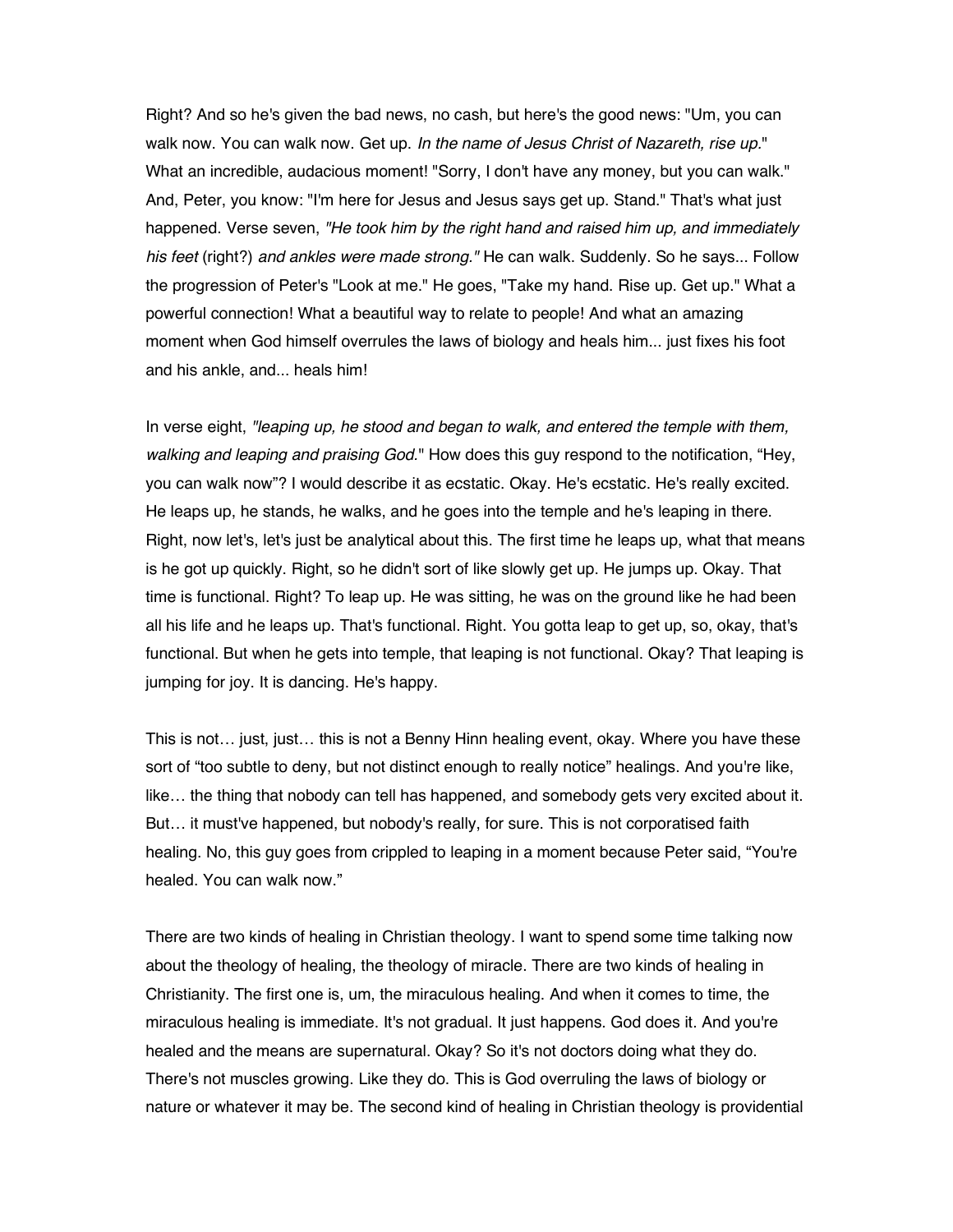healing. Providential healing. Providence means that God controls all of the circumstances of life. He controls all the atoms in the world. They all obey to him. They all bow to his authority. And when God heals providentially, the timing is… what I'm just going to say… normal. It's, it's not immediate. It's normal. It's just the way that thing would happen if it were going to go that way. And the means are not supernatural. They are natural. Providence means God works through the nature he has created.

So we've got these two kinds of healing: Miraculous and providential. And we can pray for both. When we pray for healing, right, we're kind of praying for both. "Please miraculously heal them, but really what I want is for you to heal them however you're going to heal them." And most often it happens providentially. God uses doctors. He uses means to heal and he controls the sequences for his ends, but we shouldn't confuse these two or blur the lines. We will mis-pray. And we will mis-think if we think of these as really kind of the same thing. Because they're different. We saw several weeks ago looking at Joel that the mirac—this kind of healing—the miraculous healing had a particular purpose in a particular place in a particular time. And it's not the norm. And it's for particular people as well. But all of that, we're going to put off till later. Talk more.

Right now, I want us to, to just sort of place miracle theologically for a second. A unique approach to it. I want us to do that by noticing the driving physicality of this story. All right? This is a very physical story. It has dust on it. All right? So the place is the temple. I've literally just shown you a photograph of the place like it looks now, what it would have looked like then. We've got the senses. He says, "Look at me." Right? "Look at me. You look at me, I'm going to look at you." Then there's minerals, there's silver and gold. They actually used coins at that time. And yet the text talks about it in terms of their mineral elements. Um, then you've got the senses again, "Take my hand." Touch. And you've got his body: his feet, his ankles are healed. And you've got him leaping up and standing and walking and he praises God with his mouth, his tongue, his lips. Right? So it's a very physical story. We're getting detailed physical description there. And I want us to notice this physicality because it stands in profound contrast to the spirituality that characterises the Christian faith.

So, Hebrews 11. We're all familiar with Hebrews 11: All these people of faith. Right and, and kind of halfway through, he stops in verse 13, and he does this thing: He says, "These all died in faith, not having received the things promised, but having seen them and greeted them from afar…" Can I say… They haven't received it, but they've seen it. They've seen it. Not with their physical eyes... with their spiritual eyes... with their eyes of faith... "And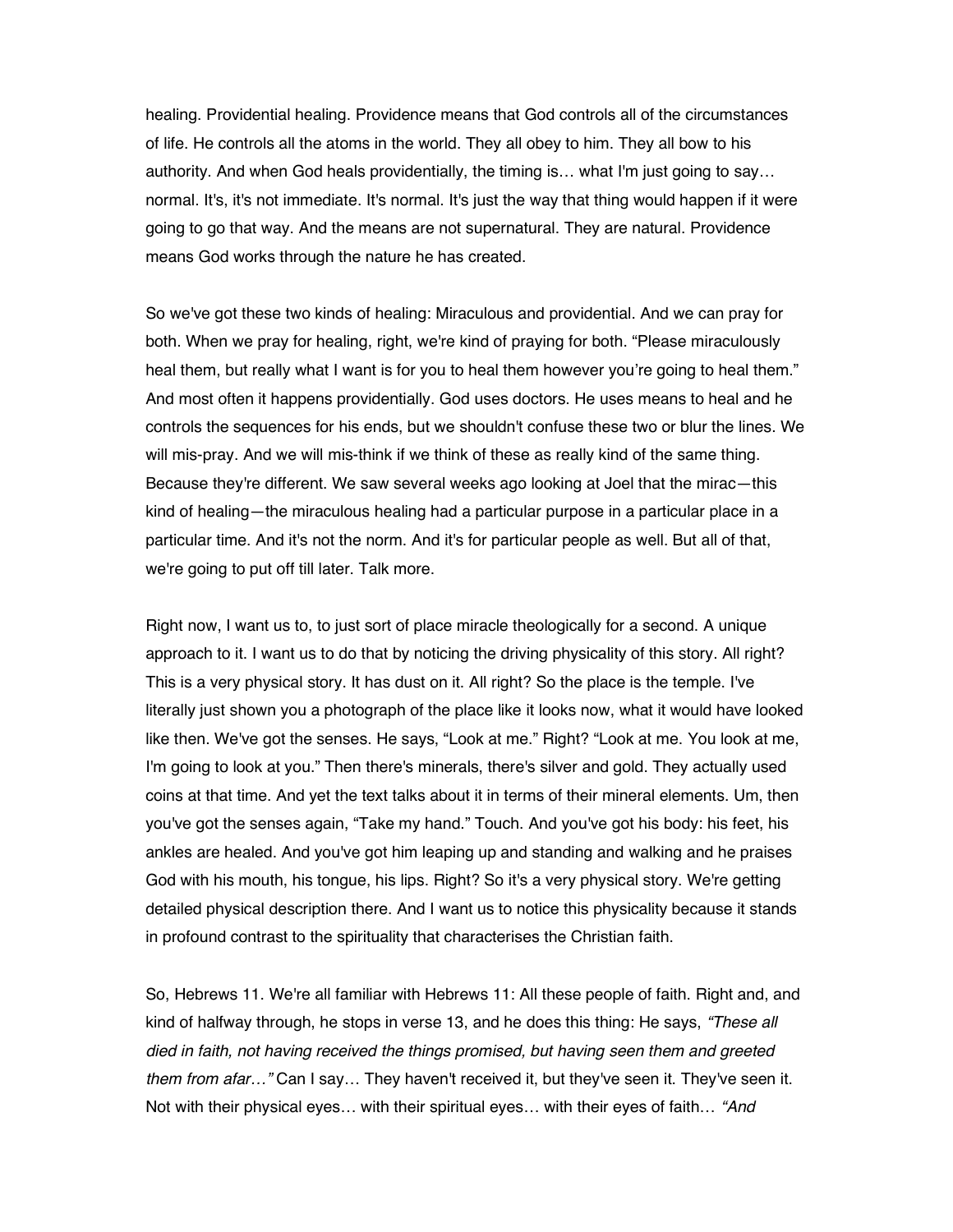having acknowledged that they were strangers and exiles on the earth. For people who speak thus make it clear that they are seeking a homeland. If they had been thinking of that land from which they had gone out..." [the physical country they'd come from] "they would have had opportunity to return." You can go and have that right now if you want it. "But as it is, [Verse 16] they desire a better country, that is…" [clarifying… not a physical one where you can just walk to] "They desire a better country, that is, a heavenly one. Therefore God is not ashamed to be called their God, for he has prepared for them a city."

I want to just camp here and just notice the place of miracle in Christian theology. The miracle in Christian theology is not the daily staple of Christian life. Right? The miracle is not an ordinance for worship in the Christian gathering. You go to some churches and the way they talk about miracles, you kind of feel like it's one of the things that's supposed to happen on Sunday when we get together, right? If we don't have a miracle, we're not really…. Something's wrong, all right? We're not doing it right. No… what are the ordinances for Christian worship? Well, there's broken bread and crushed grapes. Oh, and we can like have a big tub and just get people dunked and get them wet. The Christian ordinances for worship are just profoundly simple and physical. Miracle is not necessary. That's not the point when we get… When we worship, it's supposed to be very simple and physical. Miracle is not an ordinance for worship in the Christian gathering. No, miracle is not typical of the daily experience in Christian theology.

Here's the location of miracle in Christian theology. Please get this, please get this. Miracle is a misplaced sample of what will happen when Jesus comes back to earth and finally, fully reverses the curse. I'll say it again. Miracle is a misplaced sample of what will happen when Jesus comes back to earth and finally, and fully reverses the curse. Revelation 21:4 talks about no more tears, no more sorrow, no more pain. Why? Because those things weren't in the creation in the first place. There was God who made man for his pleasure. There was no sin. And then sin came and with it came the curse and that's where we get nature trying to destroy man. Right? That's where we get man trying to destroy man. That's where we get deafness and blindness and lameness. Okay? The miracle, the role of the miracle, is, is this sort of misplaced sample.

Okay, so blindness. Let's take blindness. A person who's blind. There's not going to be blindness when, when the curse is reversed, when Jesus comes back and we live in the kingdom, there's not going to be blindness—either spiritual or physical—not going to exist. And so when Jesus comes into the world and then he heals a blind person, what that is is,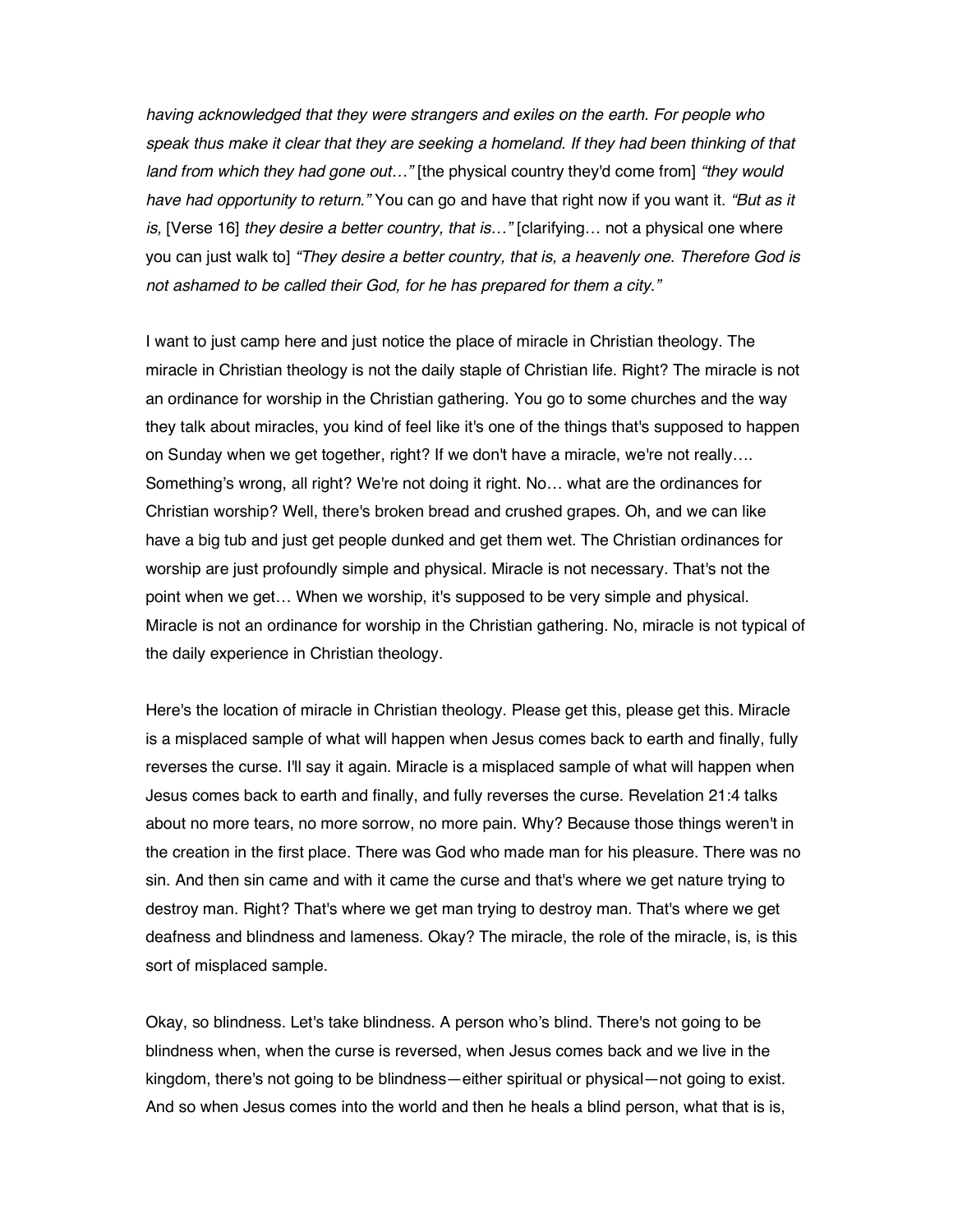"Hey, everyone, look. Come 'round. Look, this is what that's going to be. Okay. That world that I came here from? This is what it looks like. Ready? I'm just going to give you a misplaced… this isn't… we don't live in that world. The curse has not been reversed. We are in the curse. But let me just give you a misplaced… let me just take a tiny bit of that and just put it over here for one moment. Just so you can get a glimpse… I'm going to give you this misplaced sample of another world. Now, take this, take this stunning thing that you just saw, this amazing reversal of the curse and just grab the edges and pull it away..." What you're seeing is what's going to be for all of eternity after Christ comes and finishes doing what he did at the cross.

In other words, miracle is an eschatological event. Eschatological. Eschatology. End times. What's going to happen after this. Miracle is an eschatological event. It is a tiny window into the future; into the way the world will be when this mess is cleaned up and God rules and reigns and makes right every evil and undoes every wrong and removes the destruction of sin from his creation. And that's why it's not normal. Miracles aren't normal. It will be normal then. And that's the whole point of the miracle. It's not normal, but it will be normal. So take this little window and don't think, "Oh, that, that window I need, I need that." No, you don't need that window. We don't need just a couple more of those windows in this world. We need that world. And those windows aren't there to be clung to. They're there to remind us of that world so that we can live in faith in spite of the fact that this world is a mess. How did the passage in Hebrews 11 start? These all died in faith. Many of them died martyr's deaths. Peter is going to be martyred. Killed for believing in Jesus of Nazareth. He didn't say, "Ooh, wait, where's my miracle?" He gets it. Miracle is not normal here. It's here to point out that this isn't normal. Sin, destruction, the curse… is not normal. It is abnormal and it is going to be fixed in Christ.

So recognizing the exceptional nature of miracles helps us to understand that we're not supposed to be going to the Christian life looking for miracles. Rather we're supposed to be going through the Christian life looking for the eschaton, the end, the time when it's all made right because Christ has come back and done what he said he would do. And if an occasional moment comes when we get a tiny glimmer of that eschaton in a miracle? It does not draw us to itself. We don't love it. It points us to the thing that's coming and makes us love that world. Not for that world's sake, but for the God who gives it.

Verse eight, notice how the result of this miracle… Notice… It begins here and continues into the next few verses… There's this ecstatic joy. There's leaping. There's praise to God.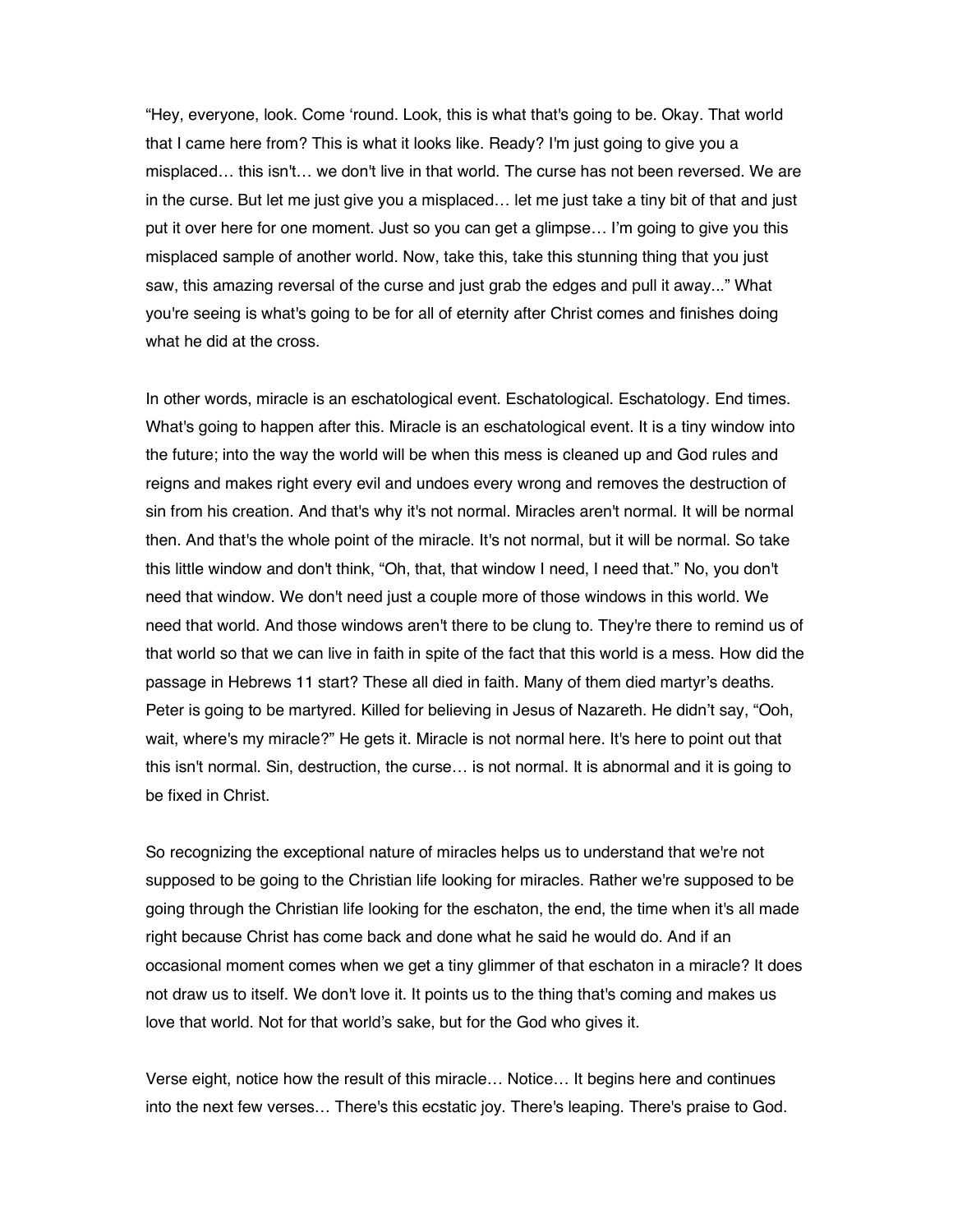He praises God. When God heals someone miraculously or providentially, we ought to praise him. "Thank you, God, for this glimmer of what you're going to do."

Verse nine. I'm going to look at verse nine and ten together. "And all the people saw him walking and praising God, and recognized him as the one who sat at the Beautiful Gate of the temple, asking for alms. And they were filled with wonder and amazement at what had happened to him." So here's what's going on. People see him praising. He praises. People see him. They recognize him. They're like, "Yeah, that's that guy that's always sitting at the gate." And they're filled with two things the text says, "wonder and amazement." The Christian Standard Bible translates these beautifully as "awe and astonishment." Awe and astonishment. "Wow. Wow. Did you see that?" And in that word, "wow", lies a world of Christian theology: The nature of who God is—that stunning nature when we see God and think, "Wow!" In fact, ultimately you could define worship as the moment when you say, "Wow." Joy in God starts with, "Wow." Right?

See this here: spreading joy in God. We're not talking about just feeling happy. We're talking about people seeing God and going, "Wow." That's why CrossPoint exists. For people to see God and say, "Wow!"

See now what happens because of this. Verse 11, "While he clung to Peter and John, all the people, utterly astounded, ran together to them in the portico called Solomon's." So this guy's response to God's healing drew a spontaneous crowd. People seeing us living out our lives with God is important. This is one of the reasons why the interpretation of Acts chapter two (at the end there) that says, "Well, this is describing commune." No, we looked last week at why that's not true. The text actually doesn't say that. But this is one of the reasons why, if that were true, and people who interpret it as, "well, Christians should get together in little communes" is dangerous. Because the church is not supposed to be isolated from the broader community. Rather, the church is part of the local community. So my encouragement to you is join a local club or team or group or committee. Join it. Get involved in your community. Be part of your community so that people can see you living out your life with God in front of them. This is one of the crucial ways in which God spreads joy in himself by connecting us in real relationship to other people who see us living out joy in God in the ups and the downs of real life. And here, what we see is, we get a spontaneous gathering of people.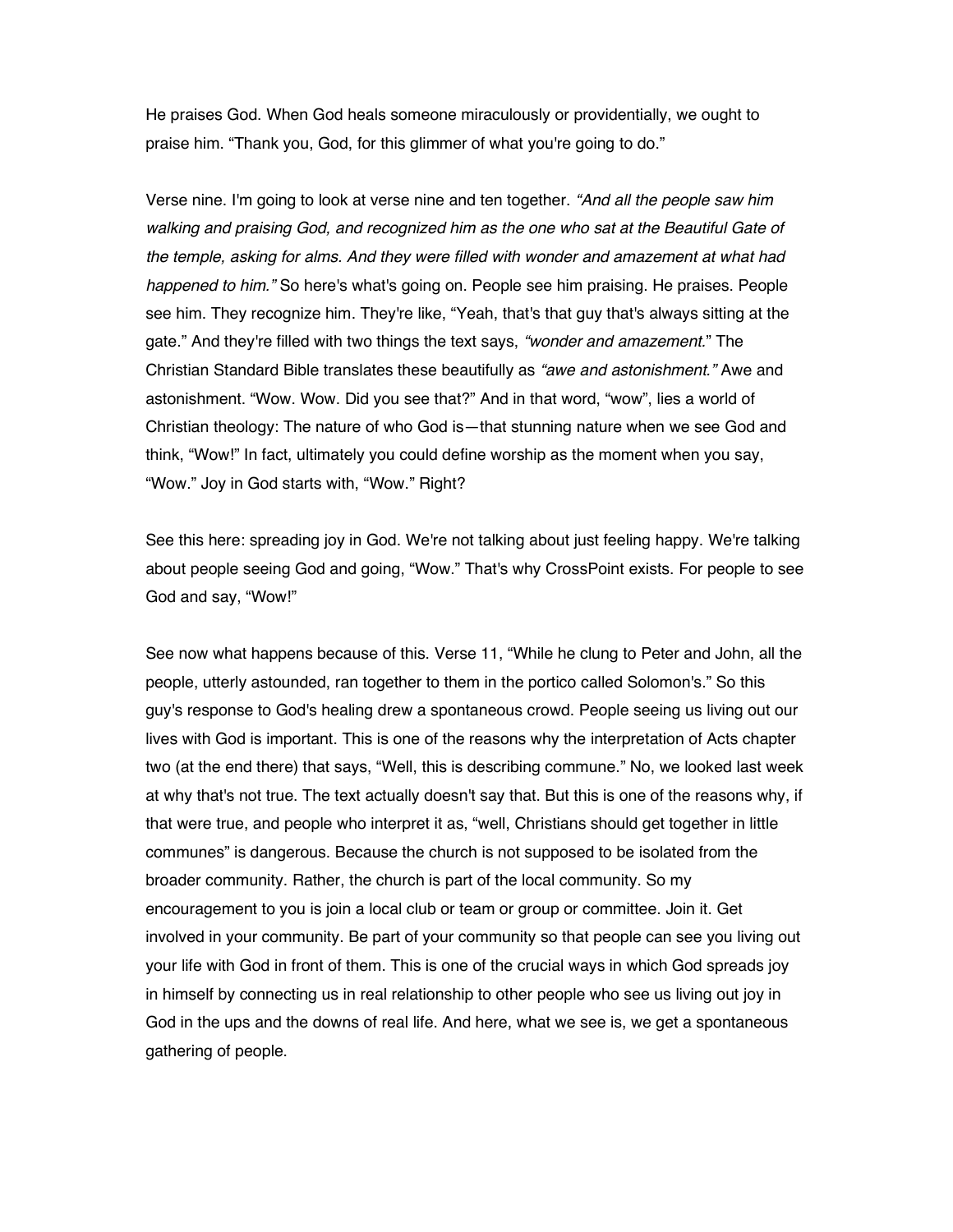And we're done, but I'm going to just run us back to these maps and just point out what's happening here because I think it'll help us. We said that this is probably the gate where he sits. Peter and John probably come in through here. They are going into the temple for the prayers. So here's what's happened: They meet him here on the way in. He's healed. He goes in with them, the text says, and he's walking and jumping around in the temple. Meaning other people who are there to worship—not just Christians, Jews—are seeing it. And then here it says that a spontaneous crowd gathered. Where? "All the people, utterly astounded, ran together to them in the portico called Solomon's." See this? Solomon's Portico. You can't really see it here, but it continues around just like here. It's pillars. It's a roofed area, a porch, and this eastern portico is where the New Testament Christian Church got together. This is where they hung out. Go back—this is modern Jerusalem right now… what it looks like. Right along here… somewhere around here… is where the Christian Church gathered. It was where they hung out. If you wanted to find the Christians, this is where you went in Jerusalem to find them. And so they would have gone into the temple, participated in the prayers… or tried to, but it doesn't sound like this guy was cooperating. A crowd gathers. They have come back out through the gate where it happened and they've gone to wherever along this line the other believers are gathered and people have followed them. People have… from in here, from perhaps out here… people have seen the commotion. People have seen this guy that they've seen and he's walking and they spontaneously come towards them to find out what's happening. What has happened?! And the text says they're utterly astounded. They're still thinking, "Wow!"

In verse 12, "When Peter saw this, he addressed the people." And we're going to stop here. Next week, God willing, we'll see how Peter puts this moment to use with the explicit proclamation of the gospel. But for now I want us to just walk away with this: When God uses his absolute power in a way that seems to be directed on our behalf, either miraculously or providentially, we must not miss the point. The point is not here and now. The joy that we have in that moment is the gift God has given. The joy that we have in that moment in the gift that God has given ought to be swallowed up in the joy that we have in the giver of the gift. So God has done this amazing thing on our behalf and we're glad about that, okay? But we are not idolaters. We don't love the gift more than the giver. The point of the gift is to point us back to the giver and our joy in that is just, just pointing us back to our joy in that. And pointing us to the time when that'll be all the time, everywhere, in the future.

So we do not live for this world. We are not materialists who put our hope in what we can accumulate here to enjoy. No, we live for another world. One that transcends this one so